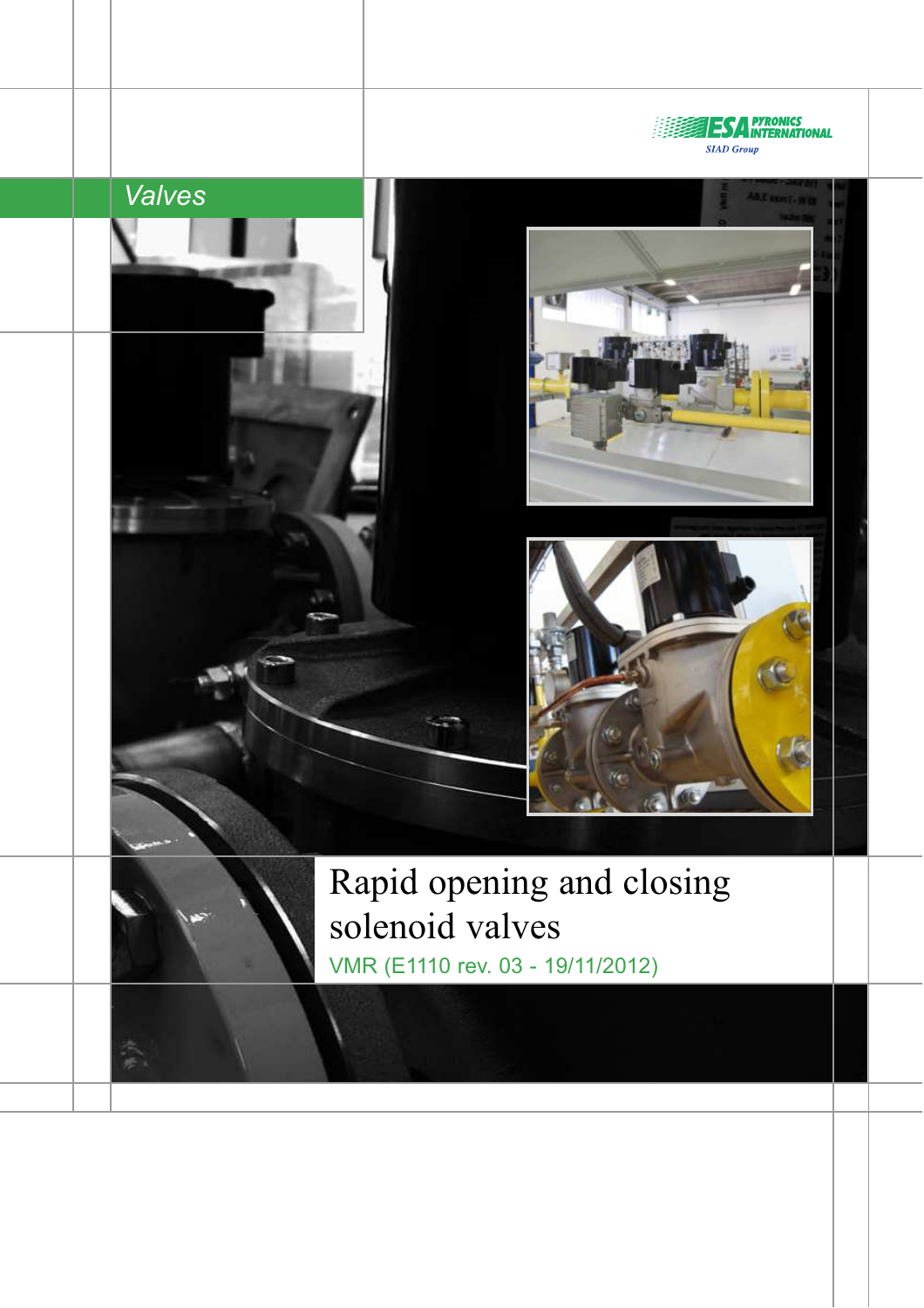#### **GENERAL WARNINGS:**



■ All installation, maintenance, ignition and setting must be performed by qualified staff, respecting the norms present at the time and place of the installation.

■ To avoid damage to people and things, it is essential to observe all the points indicated in this handbook. The reported indications do not exonerate the Client/User from observing general or specific laws concerning accidents and environmental safeguarding.

■ The operator must wear proper DPI clothing (shoes, helmets...) and respect the general safety, prevention and precaution norms.

■ To avoid the risks of burns or high voltage electrocution, the operator must avoid all contact with the burner and its control devices during the ignition phase and while it is running at high temperatures.

■ All ordinary and extraordinary maintenance must be performed when the system is stopped.

■ To assure correct and safe use of the combustion plant, it is of extreme importance that the contents of this document be brought to the attention of and be meticulously observed by all personnel in charge of controlling and working the devices.

■ The functioning of a combustion plant can be dangerous and cause injuries to persons or damage to equipment. Every burner must be provided with certified combustion safety and supervision devices.

 $\blacksquare$  The burner must be installed correctly to prevent any type of accidental/undesired heat transmission from the flame to the operator or the equipment.

■ The performances indicated in this technical document regarding the range of products are a result of experimental tests carried out at ESA-PYRONICS. The tests have been performed using ignition systems, flame detectors and supervisors developed by ESA-PYRO-NICS. The respect of the above mentioned functioning conditions cannot be guaranteed if equipment, which is not present in the ESA-PYRONICS catalogue, is used.

**DISPOSAL:**



To dispose of the product, abide by the local legislations regarding it.

#### **GENERAL NOTES:**

■ In accordance to the internal policy of constant quality improvement, ESA-PYRONICS reserves the right to modify the technical characteristics of the present document at any time and without warning.

■ It is possible to download technical sheets which have been updated to the latest revision from the **www.esapyronics.com** website.

■ The products manufactured by ESA-PYRONICS have been created in conformity to the **UNI EN 746- 2:2010** Norms: Equipment for industrial thermal process - Part 2: Safety requirements for combustion and the movement and treatment of combustible elements. This norm is in harmony with the Machine Directive **2006/42/CE**. It is certified that the products in question respect all the requirements prescribed by the above mentioned Norms and Directives.

■ Certified in conformity with the **UNI EN ISO 9001** Norm by DNV GL.

#### **CERTIFICATIONS:**

| _ |
|---|
|   |
|   |
|   |

The valves comply with the **UNI EN 161** Norm: Automatic isolating valves for gas burners and gas-user equipment, in Class A, group 2, certificate n. **CE 0063AQ1350**.

The products conform to the requests for the Euroasia market (Russia, Belarus and Kazakhstan).

# **CONTACTS / ASSISTANCE:**



**Headquarters:** Esa S.p.A. Via Enrico Fermi 40 24035 Curno (BG) - Italy Tel +39.035.6227411 Fax +39.035.6227499 **esa@esacombustion.it**

 $\epsilon$ 

**International Sales:** Pyronics International s.a. Zoning Industriel, 4ème rue B-6040 Jumet - Belgium Tel +32.71.256970 Fax +32.71.256979 **marketing@pyronics.be**

**www.esapyronics.com**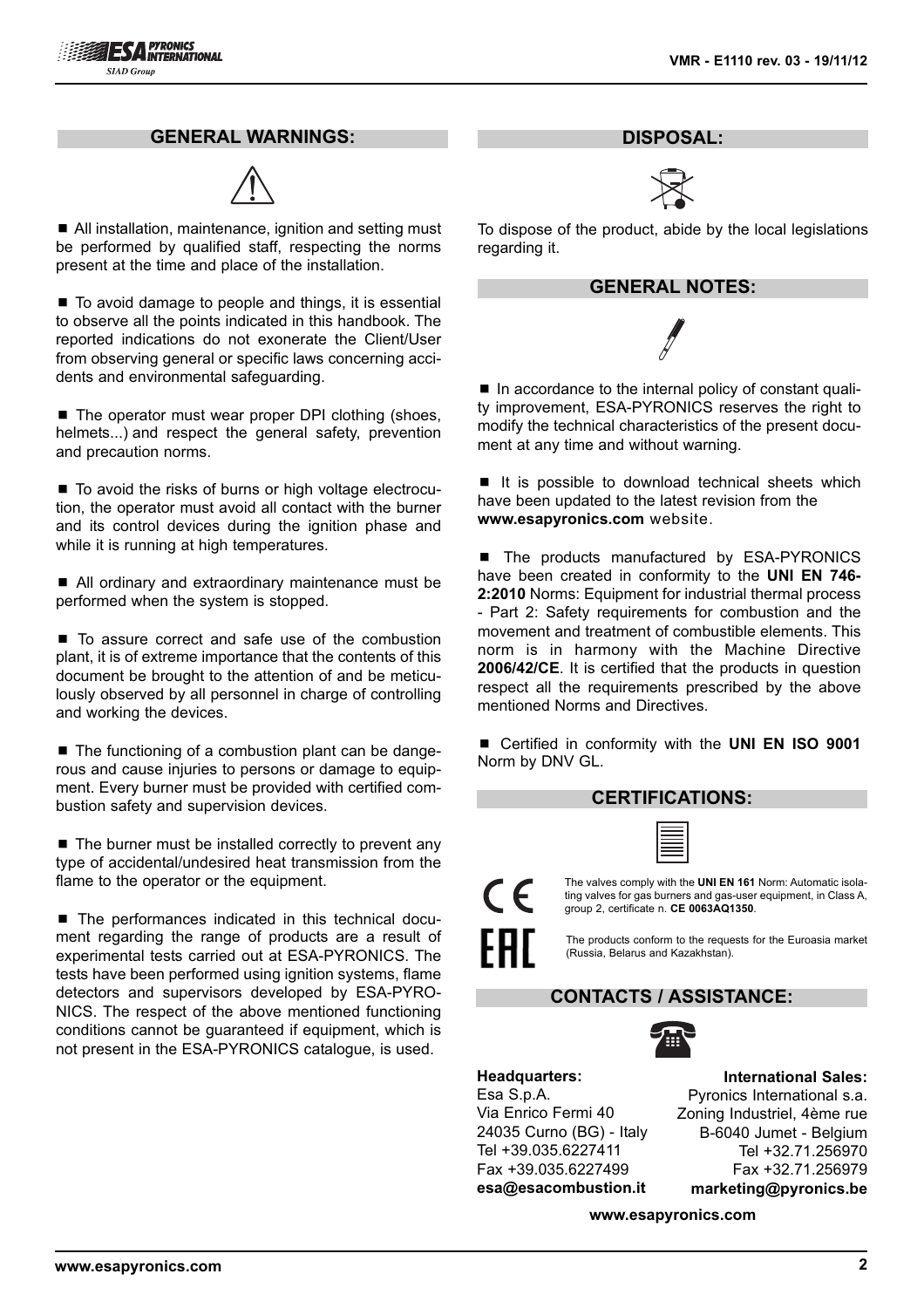

The VMR is an electromagnetic mono-stage valve. It opens and closes rapidly and is a normally closed valve complying with the UNI EN 161 Norm.

# **APPLICATIONS**

- Gas interception on decompression units.
- Air/gas interception for burners.
- Special gases interception BIOGAS and COG.

## **CHARACTERISTICS**

#### **GENERAL:**

| ■ Working pressure:          | 200/360 mbar                                                                                      |
|------------------------------|---------------------------------------------------------------------------------------------------|
| ■ Fluid temperature:         | $< 40^{\circ}$ C                                                                                  |
| Adjustable capacity:         | $0-100%$                                                                                          |
| Voltage rating:              | 110/230 V 50/60 Hz                                                                                |
| Voltage (on request):        | 24/12 VAC/DC                                                                                      |
| ■ Tension tolerance:         | from $-15\%$ to $+10\%$                                                                           |
| ■ Working temperature:       | from $15^{\circ}$ C to $+60^{\circ}$ C                                                            |
| Opening time:                | < 1 second                                                                                        |
| ■ Closing time:              | < 1 second                                                                                        |
| Coil direction:              | $360^\circ$                                                                                       |
| ■ Protection:                | IP 54 (EN 60529)                                                                                  |
| Cable gland:                 | $M20 \times 1,5$                                                                                  |
| Dust filter:                 | incorporated                                                                                      |
| $\blacksquare$ Limit switch: | on request                                                                                        |
| Mounting:                    | in any position except                                                                            |
|                              | with coil facing downwards                                                                        |
|                              | $\blacksquare$ Monufactured in accordance to the $\blacksquare$ M1461 Norm $\lnot\sqsubset\!\cap$ |

■Manufactured in accordance to the EN161 Norm (EC certificate n. 0063AQ1350) in class A group 2.

#### **MATERIAL COMPOSITION:**

■ Valve body: aluminum, copper, steel ■ Seals: PTFE, NBR, FPM

#### **DESCRIPTION**

The VMR series solenoid valves are interception devices operating with auxiliary electrical energy suited for block maneuvers and gas or air supply in burners at atmospheric or blown air pressures, for furnaces and other applications that use gas as fuel.

When the coil is not powered, the spring acts on the shutter, keeping the gas passage closed (intrinsic safety). In this condition, gas is present at line pressure in the inlet chamber and by pushing against the shutter it increases the sealing force. When the coil is powered, the valve opens rapidly, overcoming the force of the spring and gas pressure. The valve stroke (and thus the flow) can be regulated by the special regulation screw (see section regarding regulation). If power is cut off from the coil, the valve closes rapidly, interrupting the gas passage.





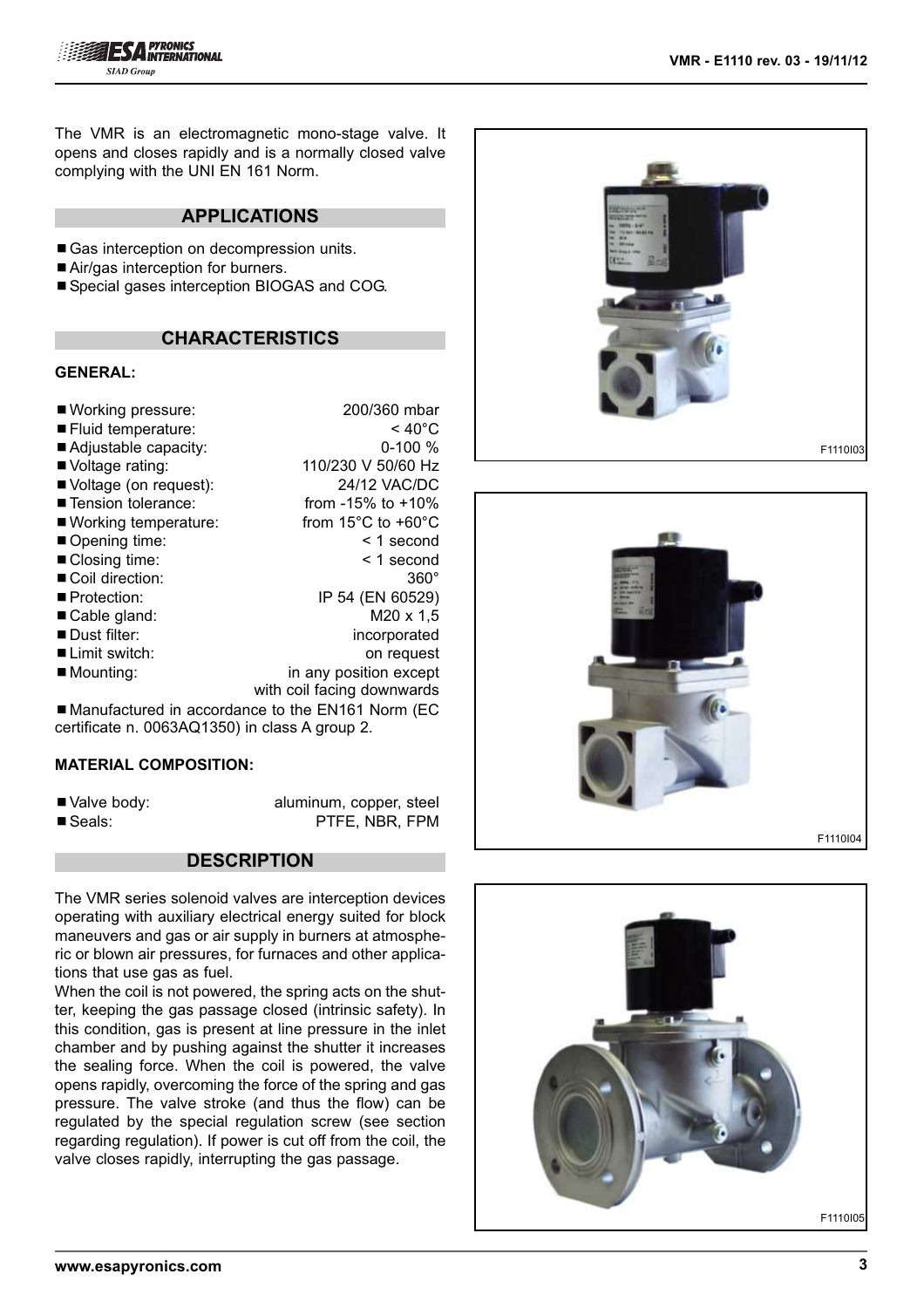# **ESA PYRONICS SIAD Group**

# **FLOWCHART**



Natural gas flow @ 20 °C P.S.= 1 [Nm<sup>3/h]</sup> Natural gas flow  $@$  20  $°$  C P.S. = 1 [Nm<sup>3</sup>/h]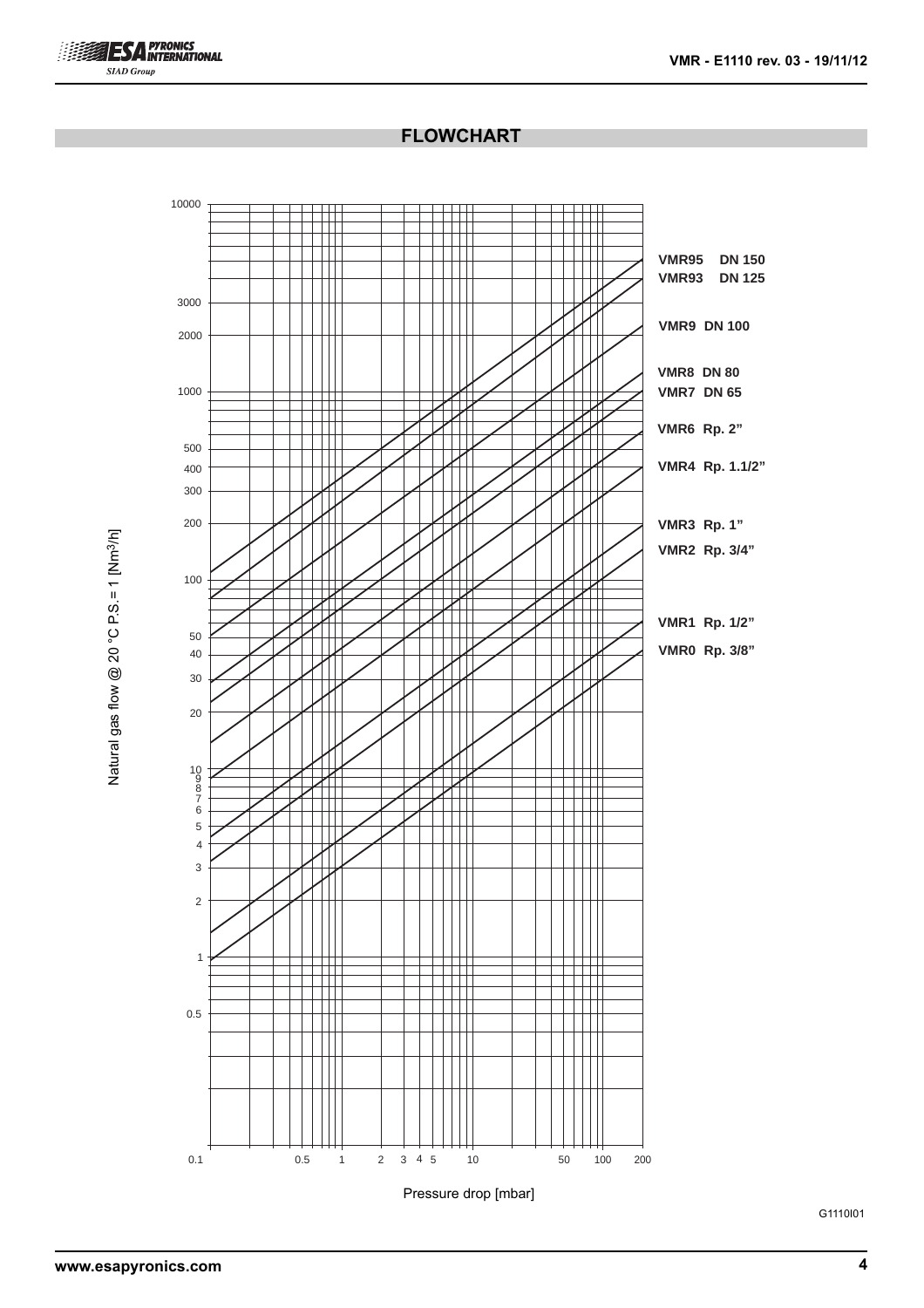# **WARNINGS**

■ Make sure that the working pressure and fluid temperature are lower than the maximum values allowed.

■ Check correct installation of the valve before starting the flow in the pipes.

 $\blacksquare$  In case of valve malfunctioning, follow the indications

in the present manual at the "Maintenance" chapter or contact ESA-PYRONICS assistance.

■ Any modification or repair done by third parties could compromise the application safety and cause the general warrantee conditions to automatically expire.

# **INSTALLATION**

Do not expose the valve to direct sunlight, heat sources or near combustion products, liquids, solvents or corrosive gases.

■ Check that the line pressure is lower than the maximum working pressure allowed.

■ Check that the arrow on the valve body is pointing in the correct flow direction.

■ The valve may be installed in any position (coil can be horizontal or vertical), except with coil facing downwards.

■ Ensure that there are no foreign objects inside the valve before assembling. If necessary, blow with compressed air.

■ Check the correct alignment of the attachment pipes. Keep a certain distance from the walls allowing air to circulate freely.

■ Leave enough space above the solenoid valve to extract the coil in case of replacement.

#### **THREADED MODELS:**

**1** - Make sure that the threads conform to the valve that must be installed (**pos. 01**) according to the UNI ISO 7/1 Norm.

**2** - Use thread-sealing paste on the male threads of the pipes (**pos. 02**) paying attention not to use too much as it could enter the valve and damage its seal.

**3** - Screw the valve onto the pipe using an appropriate tool. Do not use the coil as a lever and only use the special seats on the body.

#### **FLANGED MODELS:**

**1** - Weld the flanges (**pos. 03**) on the ends of the pipes, eliminating any welding burrs.

 - Place the gaskets (**pos. 02**) between the flange (**pos.** ) and the valve (**pos. 01**) and insert the bolts (**pos. 04**). - Using appropriate tools, progressively tighten the bolts (**pos. 04**) crosswise.

4 - Avoid excessive tightening and mount without tension.



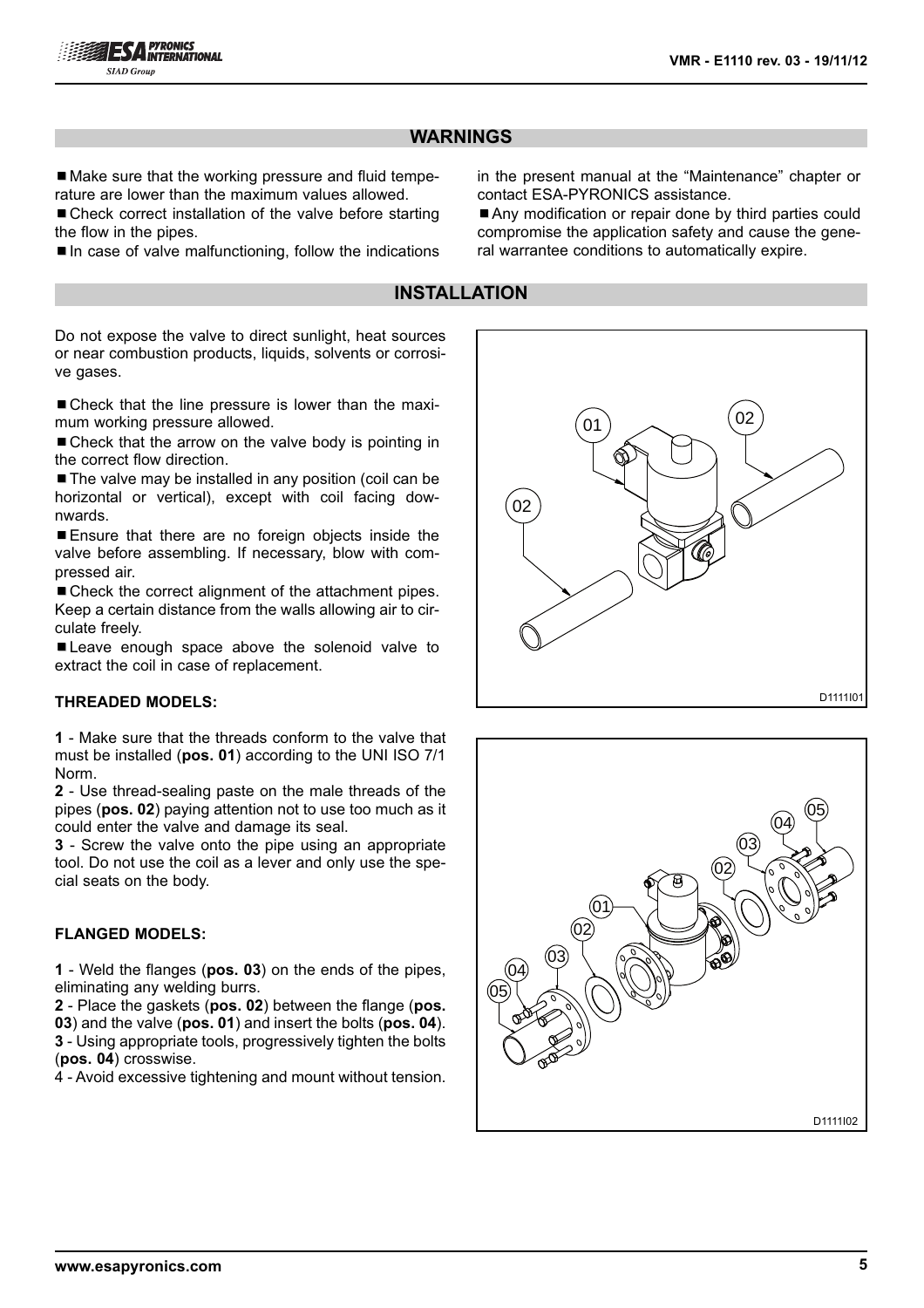# **ELECTRIC WIRING**



#### **Before making any electrical connection, ensure that the voltage and frequency of the solenoid valve correspond to the electrical supply available.**

**1** - Disconnect electrical supply and close the gas.

**2** - Using a screwdriver unscrew the screws (**pos. 04**) of the protection cover (**pos. 03**) of the connection box.

**3** - Unscrew the cablegrip (**pos. 07**) and remove the locking ring (**pos. 09**) and the cone shaped gasket (**pos. 08**). **4** - Insert the cable respectively into the cablegrip, inside the locking ring of the cable gland, therefore inside the appropriate hole in the cover.

**5** - Connect power to the terminals (**pos. 01**) of the recti-

fier circuit following the symbols indicated. In the case of valves powered at 12Vdc or 24Vdc, when the "+"terminals are used, do not invert polarity.

**6** - Always make sure that the ground protection is connected to the related clamps (**pos. 01**).

**7** - If the cable passage takes place through the hole that was originally closed, use the rubber pad under the cap to close the other hole if left open.

**8** - Pull the wire and screw the cablegrip back on and then the cover, paying attention to position the gasket correctly (**pos. 02**).



# **FLOW REGULATION**

**The solenoid valves are supplied adjusted at maximum flow (regulation screw completely open).**

Regulation is carried out by the screw found under the coil fixing cap. Once the cap and grain are removed, regulation takes place using a 4mm allen wrench, each clockwise turn decreases the flow of about 25% on 1/2", il 6% on 2.1/2" - 3", il 15% on 1", il 12% on 1.1/2" - 1.1/4", il 10% on 2".

Flow regulation is recommended on running burners. After regulating, screw the grain and cap back on. Regulation below 40% of the attachment pipe flow is not advised, as with line pressure variations this could created problems in the flow regime.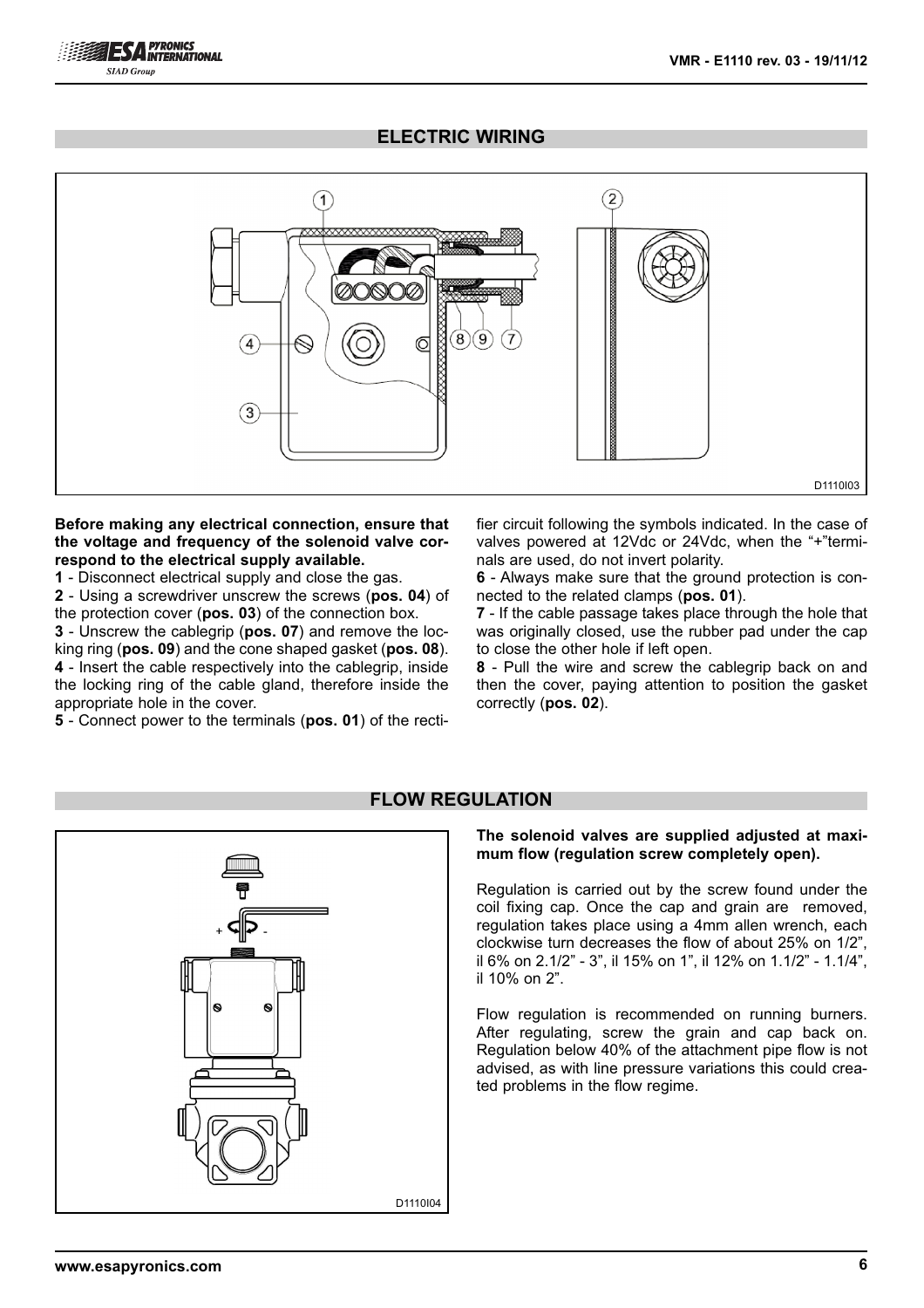

# **ORDINARY MAINTENANCE**

For correct maintenance of the VMR solenoid valves, scrupulously abide by the following instructions. Before carrying out maneuvers with the plant on, make sure that the process and operator safety is not compromised. If necessary check with plant off.

#### **INTEGRITY CHECK**

■ The integrity of the gaskets and threads can be checked visually. If necessary, used liquid gas detector.

# **SOLENOID VALVE MOVEMENT**

■ Checking for the presence of valve movement obstructions takes place by completely opening the valve and visually checking that there is nothing obstructing or limiting its stroke.

# **GENERAL MAINTENANCE PLAN**

Maintenance and installation must be carried out by technically qualified staff respecting the Norms in force. After installation has take place it is advisable to test the tightness of the threads or flange connections.

| <b>Operation</b>                  | <b>Type</b><br>$(*)$ | <b>Advised</b><br>time | <b>Notes</b>                          |
|-----------------------------------|----------------------|------------------------|---------------------------------------|
| <b>Gasket integrity</b>           | O                    | annual                 | Check that there are no leaks outside |
| <b>Thread integrity</b>           | O                    | annual                 | Check that there are no leaks outside |
| Maintenance of the solenoid valve | S                    | annual                 | Check the valve conditions            |

NOTES:

Key:  $O =$  Ordinary /  $E =$  Extraordinary

(\*) it is suggested that the gaskets are replaced every time the valve is disassembled.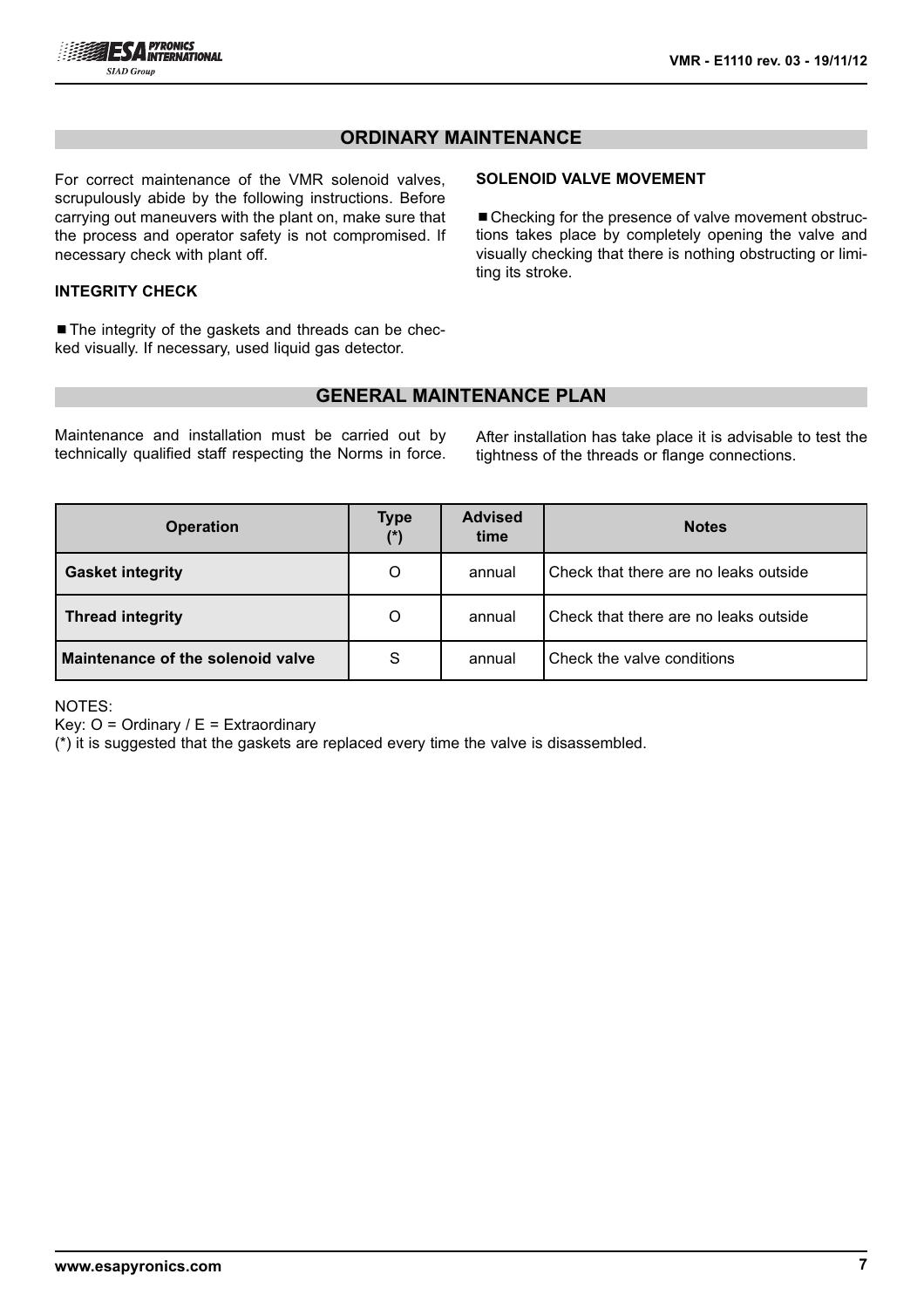# **EXTRAORDINARY MAINTENANCE**

For correct maintenance of the VMR solenoid valves scrupulously follow the instructions with plant off.

**Before proceeding with any type of installation or service, close the upstream gas supply and disconnect the power supply.**

#### **BOLT TIGHTENING**

 $\blacksquare$  Checking the bolt tightening must take place when the plant is off.

#### **GASKET REPLACEMENT**

**1** - Progressively unscrew the screws that fix the solenoid valve crosswise. Extract the solenoid valve and check the conditions of its internal components.

**2** - Clean the inside of the valve body with a clean cloth and compressed air. Do not use tools that could damage the internal parts.

**3** - Check that the valve moves without friction.

**4** - Replace the gaskets and reassemble the valve in its seat, according to the steps indicated in the "INSTALLA-TION" section.

**5** - Finally check that the valve moves freely without any obstructions.

#### **COIL REPLACEMENT**

Malfunctioning coils must be replaced. Disconnect electric supply, remove the junction box cover. Disconnect the cables from the clamps, unscrew the fixing cap and replace the coil reassembling the valve following the sequence backwards.

#### **INTERNAL CLEANING**

Dust and possible foreign objects can easily be removed from the filter or from the gas passage seat.

- **1**  Close the ball valve upstream of the plant.
- **2**  Remove the coil as described previously.

**3** - Progressively unscrew the screws that fix the upper flange crosswise. During this operation some residual gas could leak out from the valve body.

**4** - Check the condition of the o-ring gasket on the flange. If it is worn, see to its replacement.

**5** - Clean the inside of the sleeve using a clean cloth and compressed air.

**6** - Remove the return spring and blow it with compressed air. Pay attention to the mounting direction of the spring, that must be placed in the same way when reassembling.



**7** - Clean the complete shutter assembly with a clean cloth and compressed air.

**8** - Check the sealing gasket conditions. If it is damaged, replace it.

**9** - Clean the sealing disc valve seat with a clean cloth. Do not use tools that could damage it.

**10** - Remove the filter and blow it with compressed air.

**11** - Reassemble the valve following the sequence backwards.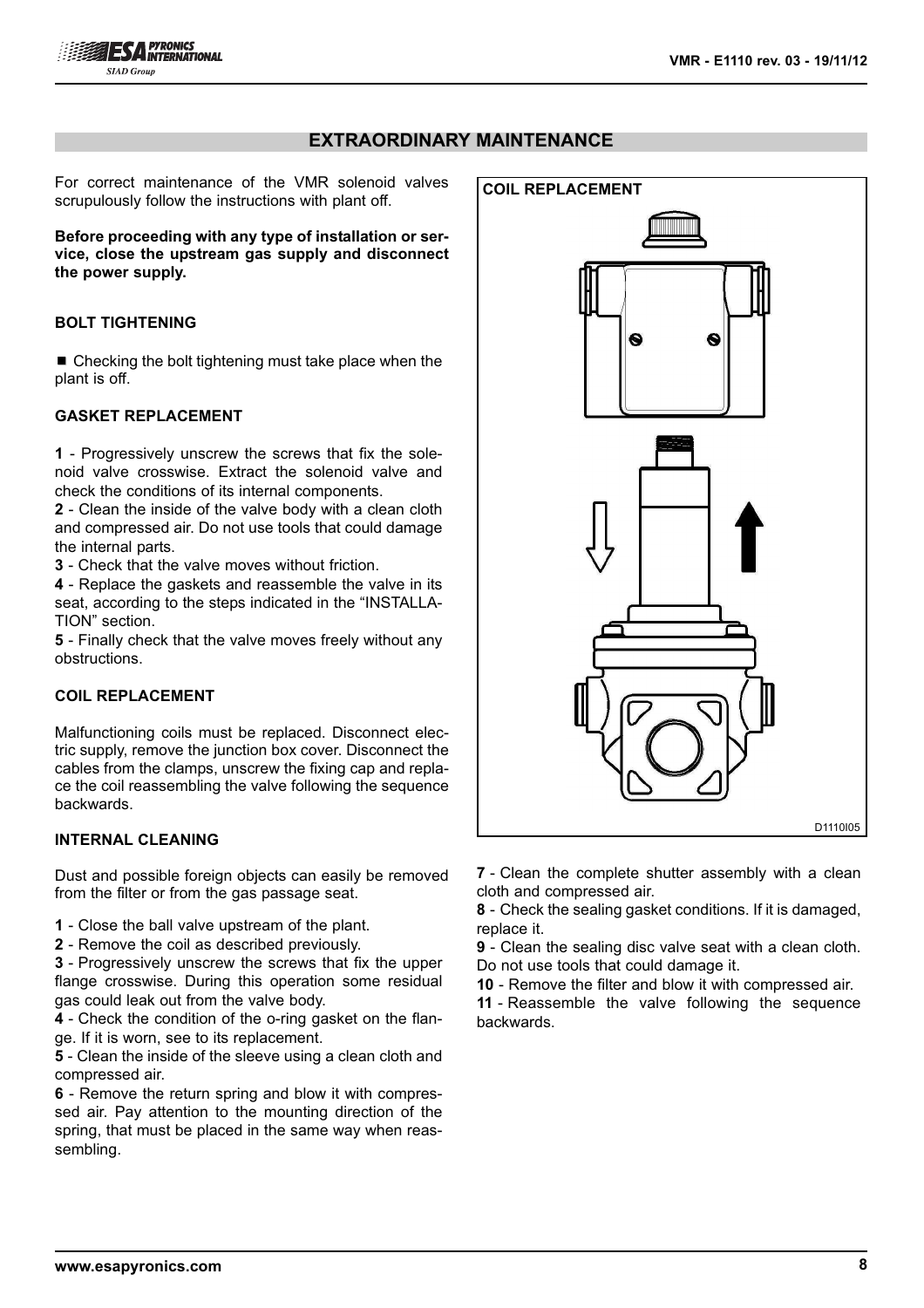# **OVERALL DIMENSIONS - VMR**



| <b>Model</b>     | <b>Threaded</b><br>atta-<br>chments | <b>Flanged</b><br>attachments | "A"<br>[mm] | "R"<br>[mm] | "C"<br>[mm] | <b>Current</b><br>drawn<br>@230VAC<br>[W] | <b>Standard</b><br>working<br>pressure<br>[mbar] | <b>Available</b><br>working<br>pressure<br>[mbar] | <b>Mass</b><br>[Kg] |
|------------------|-------------------------------------|-------------------------------|-------------|-------------|-------------|-------------------------------------------|--------------------------------------------------|---------------------------------------------------|---------------------|
| <b>VMR0</b>      | $G - 3/8"$                          |                               | 88          | 77          | 126         | 20/25                                     | 500                                              | 200                                               | 1,4                 |
| VMR1             | $G - 1/2"$                          |                               | 88          | 77          | 126         | 20/25                                     | 500                                              | 200                                               | 1,4                 |
| VMR <sub>2</sub> | $G - 3/4"$                          |                               | 88          | 96          | 145         | 45                                        | 500                                              | 200                                               | 2,5                 |
| VMR3             | $G - 1"$                            |                               | 88          | 96          | 145         | 45                                        | 500                                              | 200                                               | 2,5                 |
| VMR4             | $G - 1.1/2"$                        |                               | 120         | 153         | 191         | 20/80 $(*)$                               | 500                                              | 200                                               | 5,7                 |
| VMR <sub>6</sub> | $G - 2"$                            |                               | 106         | 156         | 195         | 20/80 $(*)$                               | 500                                              | 200                                               | 6                   |
| <b>VMR7</b>      |                                     | <b>DN65 PN16</b>              | 200         | 305         | 266         | 60/240 $(*)$                              | 200                                              | 360                                               | 14                  |
| VMR8             |                                     | <b>DN80 PN16</b>              | 200         | 305         | 266         | 60/240 $(*)$                              | 200                                              | 360                                               | 14                  |
| VMR9             |                                     | <b>DN100 PN16</b>             | 252         | 350         | 352         | $80/320$ (*)                              | 200                                              | 360                                               | 36                  |
| <b>VMR93</b>     |                                     | <b>DN125 PN16</b>             | 310         | 460         | 430         | $90/360$ (*)                              | 200                                              | 360                                               | 58                  |
| <b>VMR95</b>     |                                     | <b>DN150 PN16</b>             | 310         | 460         | 430         | $90/360$ (*)                              | 200                                              | 360                                               | 60                  |

(\*) working / opening